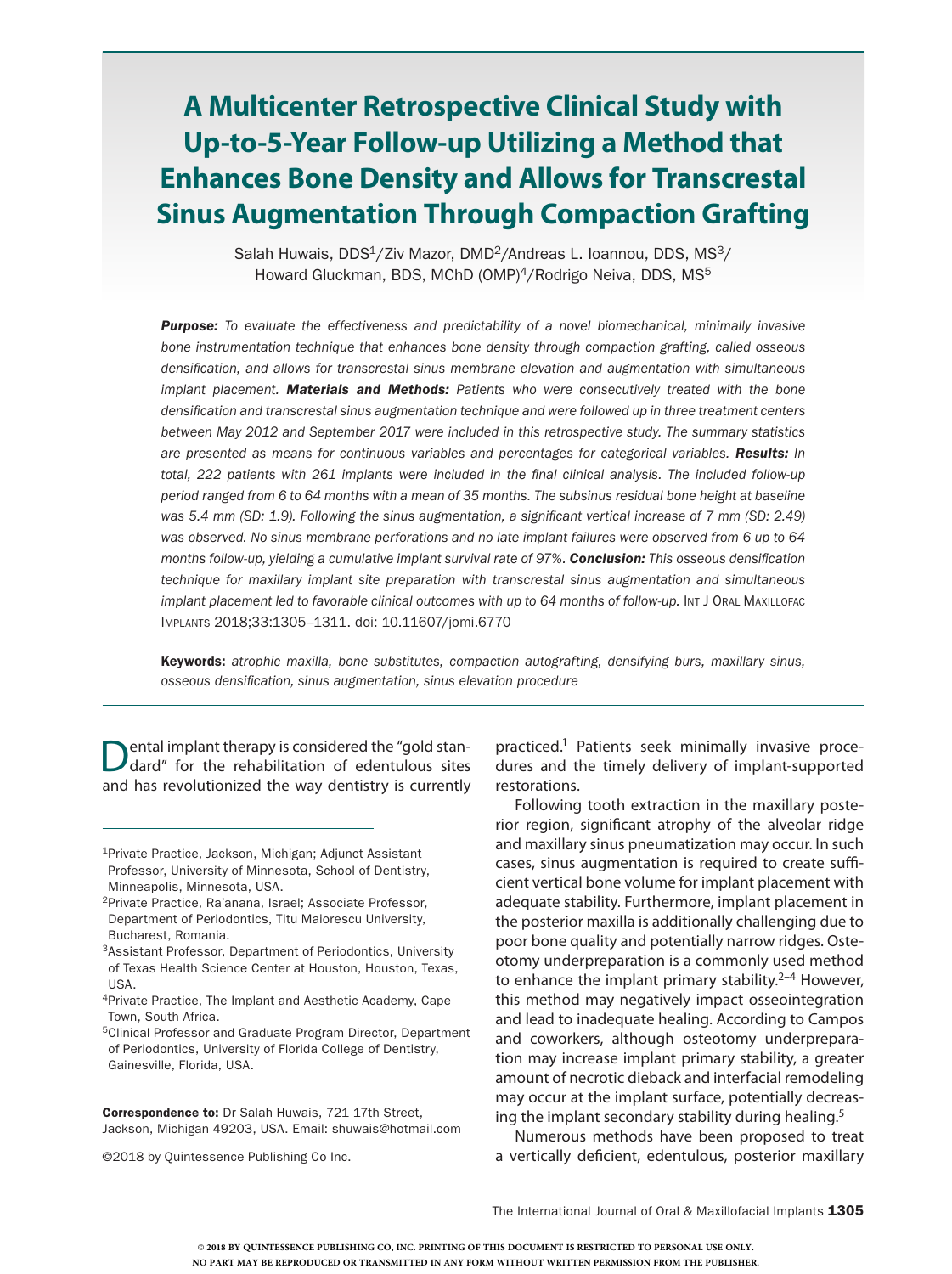ridge of poor bone quality.<sup>6</sup> Traditionally, two techniques are employed, namely, the direct sinus elevation procedure using a lateral window approach and the indirect sinus elevation procedure using a crestal approach.<sup>7</sup> The lateral window approach has been reported to yield predictably favorable clinical results.<sup>8</sup> Nonetheless, the degree of invasiveness and patient morbidity, risk of severing the alveolar antral artery, risk of perforating the sinus membrane, delay in healing, and increased risk of postsurgical infection are major drawbacks of this procedure.<sup>9</sup> Conversely, the crestal indirect sinus elevation techniques are less invasive, less time-consuming, and reduce patient morbidity. However, the risk of membrane perforation may be as high as 24% due to lack of direct visibility and access.10

The Summers osteotomes as a crestal indirect sinus elevation technique has been reported to achieve vertical bone gain of approximately 4 to 5 mm.<sup>11</sup> This technique also is not without its drawbacks, namely, explosive force to the maxilla with poor control, unintentional displacement or fracture, membrane perforation, and even benign paroxysmal positional vertigo.<sup>12</sup>

The main prerequisite for osseointegration is a ridge with bone of sufficient volume for implant insertion.13 Implant primary stability is also a key factor for achieving osseointegration. This mechanical stability is dictated by the amount of bone contacting the implant. The biologic secondary stability that is developed over time eventually results in osseointegration.<sup>14</sup> The implant primary stability is measured by several indicators. Insertion torque as a rotational force during implant placement is dictated by the physical interaction between the bone and the implant and is directly related to the initial bone quality and quantity.15 Insufficient initial bone-to-implant contact (BIC) may contribute to the higher failure of an implant to osseointegrate and maintain its function,<sup>16</sup> especially in the posterior edentulous maxilla. Bone removal during osteotomy preparation increases bone microfractures that are associated with delayed healing and is directly related to reduced BIC.<sup>17,18</sup>

An additional novel technique of bone instrumentation called osseous densification was introduced.<sup>19</sup> It increases bone density through compaction autografting, which may overcome these disadvantages. It is a novel, biomechanical osteotomy preparation technique that preserves bone through a nonexcavating drilling process utilizing specially designed burs with a tapered geometry and specially designed flutes to progressively expand the osteotomy while compacting bone into its walls and apex.<sup>19</sup> In this manner, this bone densification method enhances implant primary stability due to an elastic "spring-back" effect created in the prepared osteotomy by the compaction autografting.<sup>19</sup> Additionally, the site preparation method may accelerate new bone formation as a product of the residual bone chips that act as a nucleation for new bone formation.<sup>20–22</sup> The capacity of the osseous densification drilling process to elevate the sinus floor without sinus membrane perforation is based on the fact that the densifying burs are capable of bone instrumentation in a counterclockwise motion. Hence, irrigation is optimized throughout the osteotomy site, and irrigation solution is constantly present at the apical end of the osteotomy. Therefore, once the sinus floor is penetrated by the nonexcavating bone compaction drilling process, irrigation solution and autogenous bone chips perform a hydraulic detachment of the sinus membrane and subsequent elevation.

The aim of the present multicenter retrospective case series is to evaluate the effectiveness and predictability of the osseous densification instrumentation method and its ability to facilitate transcrestal sinus elevation with simultaneous implant placement.

## MATERIALS AND METHODS

Patients who were consecutively treated and followed up at three different periodontal centers for an atrophic, edentulous, or partially edentulous posterior maxilla requiring dental implant placement between May 2012 and September 2017 were included. All patients had a crestal sinus augmentation procedure utilizing the osseous densification instrumentation method and implant placement. Routine exclusion criteria included sinus pathology that precludes routine sinus augmentation, such as acute sinusitis, history of previous sinus surgery, and bisphosphonate or chronic steroid medications. Inclusion criteria stipulated a minimum subsinus vertical bone height of 2 mm. Patients with a minimum of 6 months follow-up from time of augmentation and implant placement were included in the final analysis. Yearly follow-up assessment comprised clinical evaluation with a minimum periapical radiograph or cone beam computed tomography (CBCT) and clinical photograph. The routinely collected clinical data included age, sex, implant location, intraoperative or postoperative complications, smoking habits, presence of systemic disease, implant diameter and length, and radiographic changes. The primary outcome variable was implant survival rate. This retrospective analysis was observed in full accordance with the World Medical Association Declaration of Helsinki. All patients signed a consent form. The patients' specific files and data were kept confidential. The extracted data were assigned a random case number. The patients' initials were not used as case identifiers.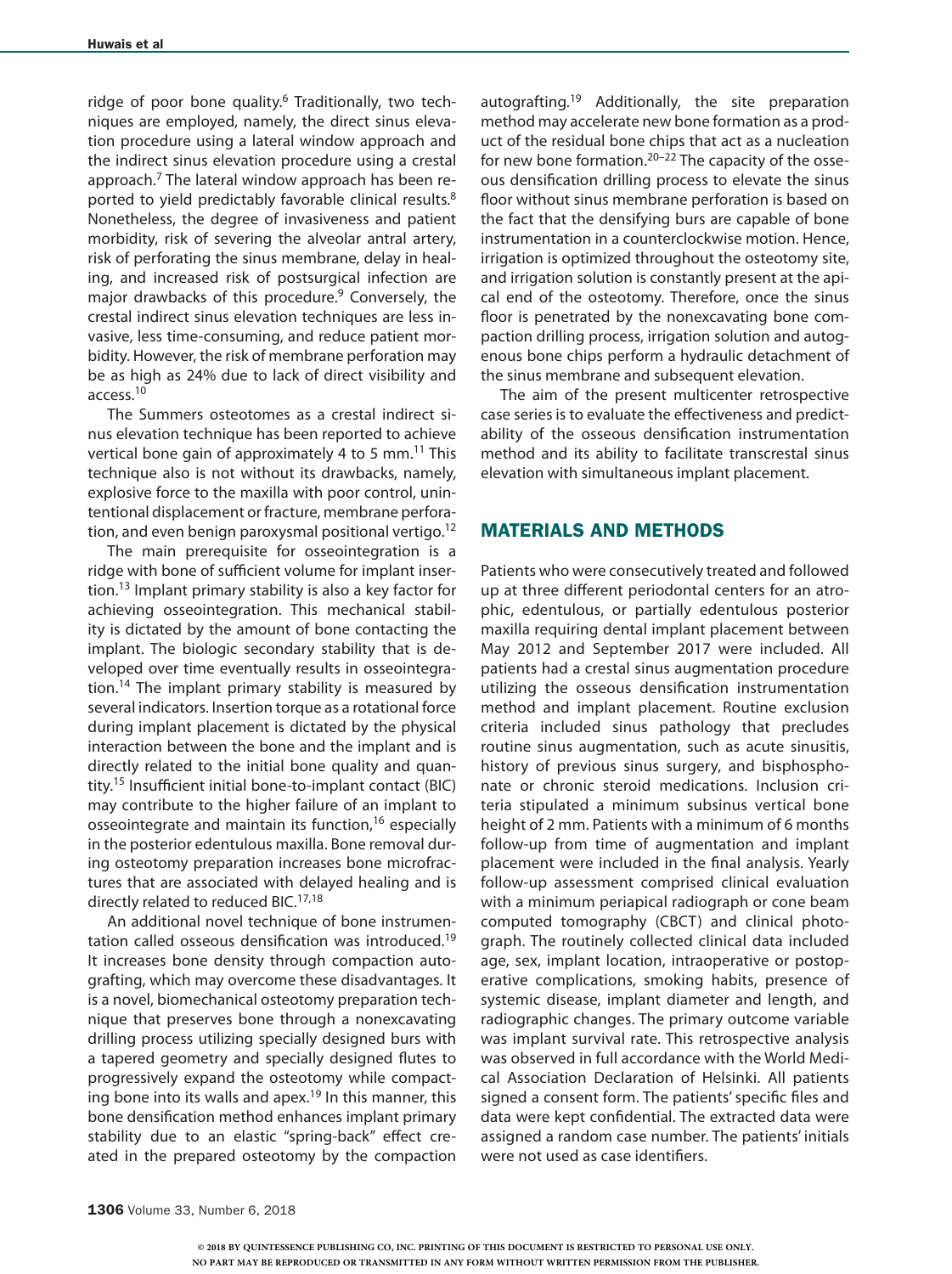

Fig 1 Number of patients followed per interval.

#### Surgical Technique

All surgeons followed standardized surgical techniques. After administering a local anesthetic, a full flap reflection was raised utilizing common instrumentation and reflection techniques. For ridges with residual vertical height of  $\geq$  5 to 6 mm, a pilot osteotomy was prepared with a 1.7-mm-diameter pilot drill to the depth determined within approximately 1 to 2 mm from the sinus floor. Following radiograph confirmation, osseous densification drilling was performed utilizing Densah Burs (Versah) as per the manufacturer's protocols (www.Versah.com).

Depending on the implant type and diameter selected for the site, the narrowest densifying bur was selected and run in counterclockwise rotation with 1,200 rpm and irrigation (densifying mode) in a modulating "bouncing" application into the osteotomy until the dense sinus floor was reached. Thereafter, a wider densifying bur (3.0 mm) was utilized in the same modulating movement to gently interrupt the sinus floor and advance up to 3 mm beyond the sinus floor, in 1-mm increments. Bur depth was periodically verified by periapical radiograph. The radiograph also confirmed that autogenous bone derived from the osteotomy was by virtue of the bur's design, pushed apically and elevating the sinus membrane. Sequentially wider densifying burs were used in a similar manner, to continue the process, elevating the sinus membrane, and augmenting additional autogenous bone shaving into the sinus, never extending the burs further than 3 mm into the sinus. Following completion of the osteotomy and sinus augmentation, the selected implant was inserted.

In cases requiring greater than 3 mm of vertical sinus augmentation having a residual alveolar ridge height < 5 mm, the steps above were repeated with the exception of the initial pilot drill. After achieving the desired osteotomy width as described earlier, the established osteotomy was filled with particulate bone graft substitute; then, the final densifying bur previously used to prepare the osteotomy was used in counterclockwise rotation at 100 to 200 rpm without



Fig 2 Number of implants placed in 222 patients according to the initial residual crestal height prior to sinus augmentation.

irrigation to propel the allograft apically in one gentle apical motion toward the sinus facilitating additional vertical and lateral membrane elevation. This was repeated until the desired vertical augmentation was achieved, also with radiographic verification, and the implant was placed. At all times, osteotomy steep underpreparation was avoided; the osteotomy major diameter was smaller than the implant diameter by no greater than 0.5 to 0.7 mm.

#### **Statistics**

All included cases were reviewed, and the summary statistics were analyzed as means (standard deviations) for continuous variables and percentages for categorical variables.

### RESULTS

Two hundred forty-five patients in total were treated by the osseous densification technique at implant insertion. Following loss to follow-up ( $n = 23$ ), 222 patients, 115 women and 107 men with a mean age of 58.4 years who received 261 implants, were evaluated in this retrospective study. Results reported no confounding systemic illness, and 18% of the patients were smokers. The range of the follow-up of the evaluated patients was between 6 and 64 months with a mean of 35 months. The number of patients and period of follow-up are demonstrated in Fig 1. The mean baseline subsinus residual bone height was 5.4 mm (range: 2 to 10 mm). The majority of patients (75%) had a baseline height  $\geq 4$  mm (Fig 2). Though not qualified as an outcome measure of this study, all sinuses were successfully augmented, with as much as 7-mm vertical augmentation (Figs 3 and 4). Representative clinical cases with follow-up radiographs are depicted in Figs 5 and 6. The implant widths ranged from 3.7 to 6 mm, and lengths ranged from 10 to 13 mm, depending on the system. Implants were inserted simultaneously with sinus augmentation in the majority of cases (94%). No sinus membrane perforations were observed. A total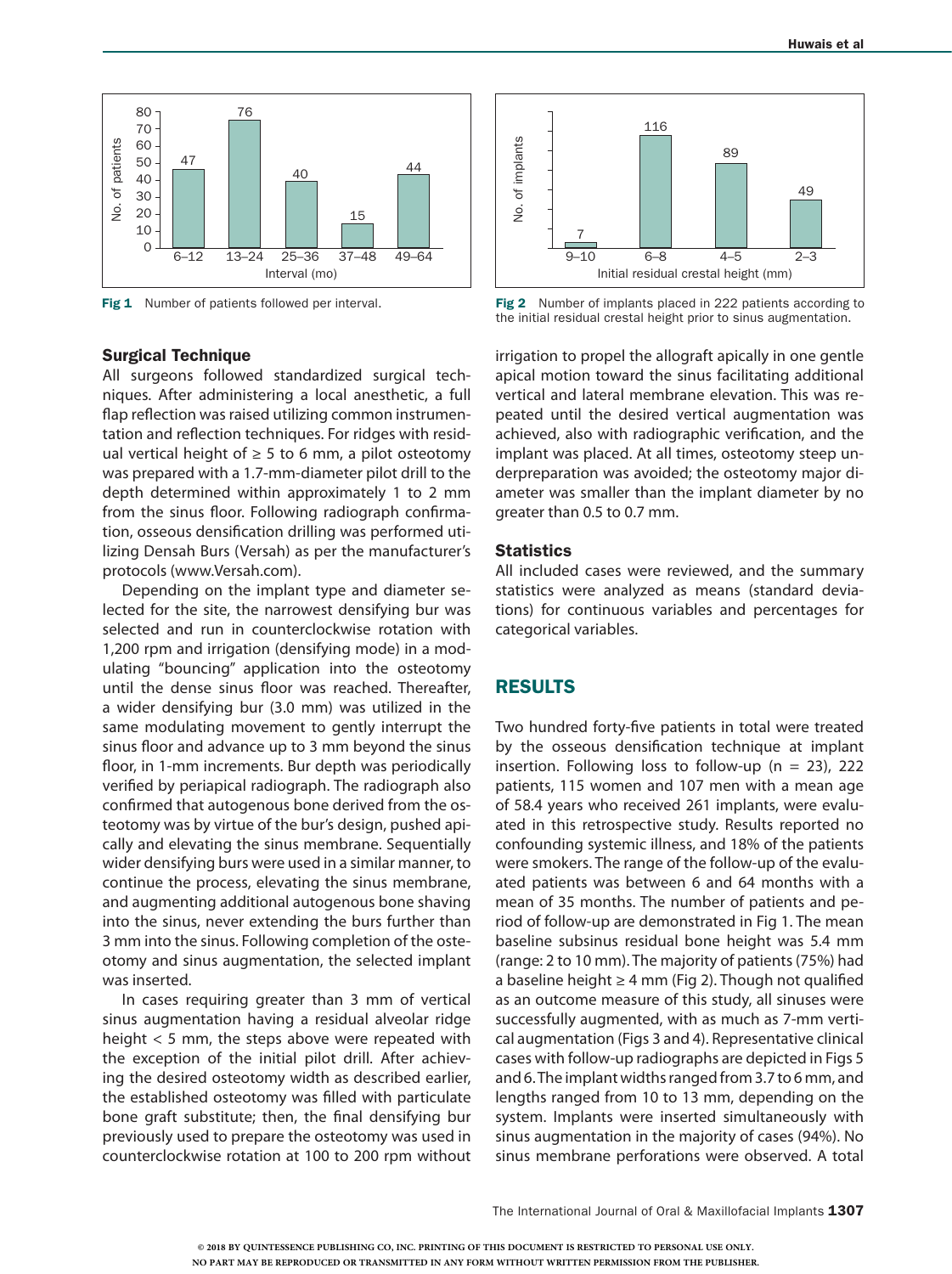

Fig 3 A significant augmentation of 7 mm (*P* < .05) was observed following the osseous densification technique, allowing for the placement of implants at a median height of 11.5 mm.

of eight implants failed: five at osseointegration evaluation 3 months postplacement, and three at 6 months postplacement. No late failures were observed in cases over 6 months and up to 64 months of follow-up, resulting in a survival rate of 97% (Figs 7 and 8).

#### **DISCUSSION**

Sinus membrane elevation and augmentation procedures are widely reported in the literature with predictability.<sup>23,24</sup> Among these, the indirect crestal approach described by Summers<sup>25</sup> has been widely used, due to its lower morbidity and its invasiveness, with simultaneous implant placement as a predictable procedure with implant survival rates reported to range from 95.2% to 100% during 6 to 18 months follow-up, $23$  and with a survival rate of 90.4% with long-term follow-up (up to 12 years).<sup>26</sup> Huynh-Ba et al has observed no difference in the implant survival between direct or indirect sinus elevation procedures.27

The residual bone height was defined as a predictor of the implant survival rate using the Summers osteotome technique.<sup>28-30</sup> Toffler reported a 73.3% implant survival in a ridge crestal height of  $\leq 4$  mm.<sup>28</sup> Rosen et al reported similar results with a global implant survival rate of 85.7% in the presence of residual crestal height of  $\leq 4$  mm.<sup>29</sup> Del Fabbro and coworkers reported, in a systematic review, a similar reduced implant survival rate at sites with  $<$  5 mm.<sup>30</sup> Therefore, the literature widely supports the indirect subcrestal sinus elevation technique for use in sites with a minimum of 6 mm residual crestal height.23,26

In this retrospective study, a simplified, minimally invasive transcrestal sinus augmentation approach utilizing the osseous densification method was performed to simultaneously augment the sinus and prepare the osteotomy, by compacting autogenous bone tissue along its walls and apex.<sup>19</sup> This was achieved exclusively by the unique novel design of the densifying



Fig 4 Number of sites according to augmentation gain.

burs. This method enhances bone plasticity by introducing the densifying bur into the osteotomy in a modulating "bouncing" motion, in and out of the osteotomy. Therefore, when coupled with copious irrigation, it induces a hydrodynamic compression wave ahead of the point of contact. The irrigating fluid that is forced into the osteotomy facilitates the autografting of bone particles, which are derived from the osteotomy walls to be re-grafted back as compacted autograft into both the lateral and apical directions.<sup>19</sup>

The present retrospective study demonstrated that osseous densification as a transcrestal sinus elevation approach successfully augments sinuses with various residual bone height as low as 2 mm and ridge width  $\geq 4$  mm. Eight implants failed in five patients; five implants in three patients failed at the 3-month evaluation, and three implants in two patients failed at 6 months postplacement. Three out of the five patients with failed implants were smokers. Ninety-seven percent of the implants placed and followed over 5 years have survived and were adequately restored. At a residual bone height of 2 to 5 mm, the osseous densification method is comparable to the gain resulting following augmentation by the lateral window approach, yet with the added benefit of reduced invasiveness. At sites presenting with advanced ridge atrophy (residual height < 5 mm), bone substitute material was effectively propelled into the sinus further elevating the membrane, with a demonstrated low risk of perforation.

The osseous densification technique has been introduced and validated by biomechanical and preclinical histologic animal studies.<sup>19,20-22</sup> Huwais and Meyer demonstrated that osseous densification increases the bone mineral density around the periphery of the osteotomy and produces a compaction autografted bone along the entire depth of the osteotomy, particularly at the apical portion. Furthermore, due to the springback effect created by the elastic strain recovery of the compacted bone, a reverse compression of bone tissue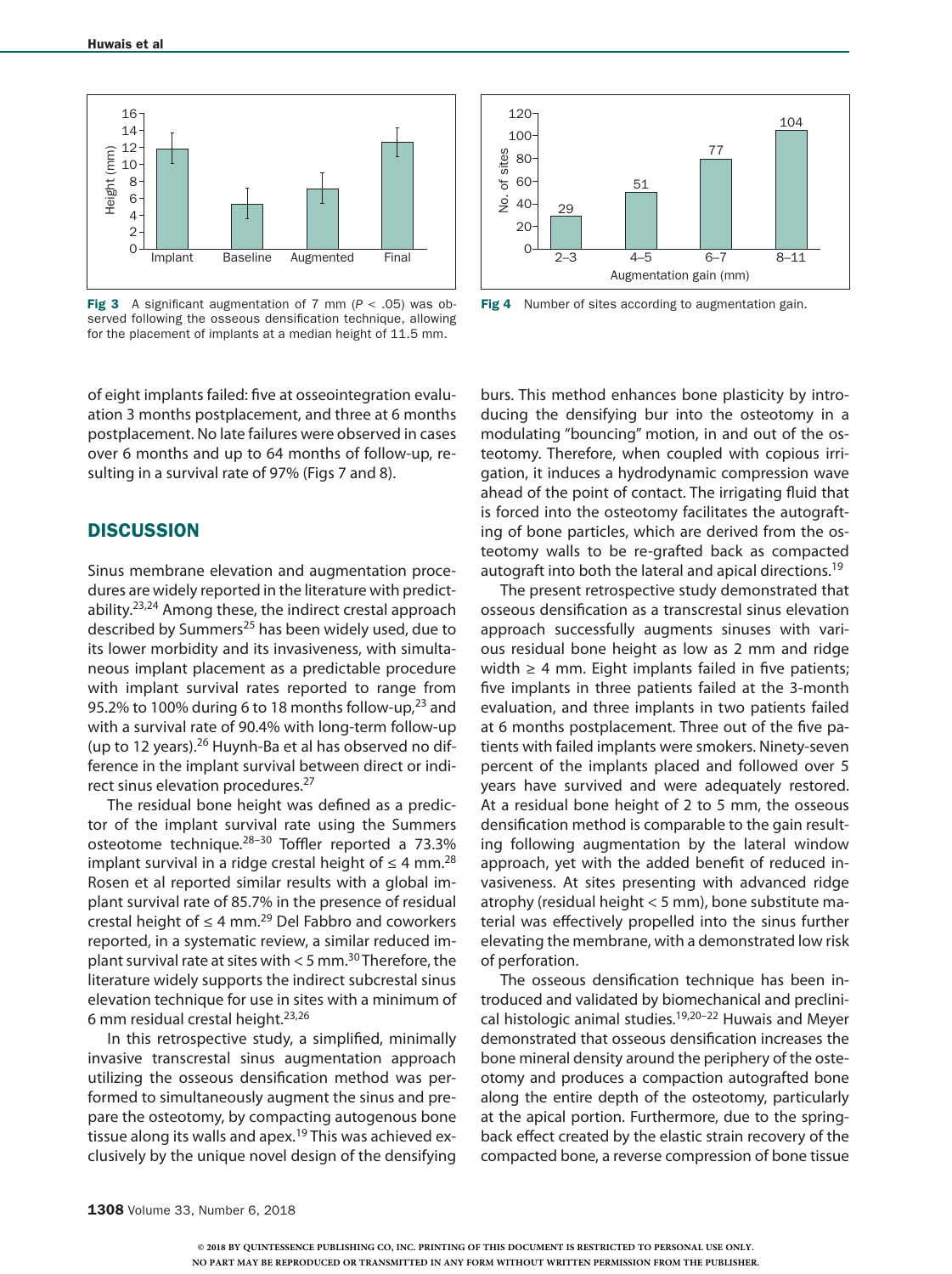

Fig 5 Representative clinical case with 5-year clinical and radiographic follow-up. *(a)* Initial radiograph with 4 mm of residual alveolar bone height. *(b)* Radiograph of densifying bur (3.0) entering the sinus cavity and facilitating autogenous bone grafting into the sinus and elevating the membrane up to 3 mm. *(c)* Occlusal view of the osteotomy created by densifying bur (4.0 mm) expanding the osteotomy and depositing autograft up to 3 mm into the sinus. *(d)* Occlusal view of the final osteotomy created, and filled with particulate allograft. *(e)* Radiograph of densifying bur (5.0) used in counterclockwise direction at 100 to 200 rpm propelling allograft into the sinus and elevating the membrane beyond the initial 3 mm. *(f)* Radiograph of the implant placed at the time of surgery. *(g)* Radiograph of the implant 3 years postplacement. *(h)* Clinical view of the implant 3 years postplacement. *(i)* Radiograph of the implant 5 years postplacement. *(j and k)* Buccal and occlusal clinical views of the implant 5 years postplacement. *(l)* CBCT cross-sectional and sagittal views of implant 5 years postplacement. The arrows depict the additional deposited allograft that had been propelled by the densifying bur lifting the membrane further.

against the implant body is created and consequently enhances the implant primary stability.19 Histologically, the compacted autografted bone mechanically interlocks with the implant, resulting in a greater volume of woven bone and improved BIC.<sup>20,21,22</sup> A greater amount of autograft, derived as bone chips from the osteotomy preparation, acts as nucleating bridging surfaces for new bone formation, akin to autogenous bone graft that promotes bone formation around implants.<sup>20,21</sup>

The osseous densification as a transcrestal sinus augmentation technique presented here provided three distinct advantages. The first advantage is obviating the disadvantages of the lateral window approach, and the adequate minimal residual crestal

The International Journal of Oral & Maxillofacial Implants 1309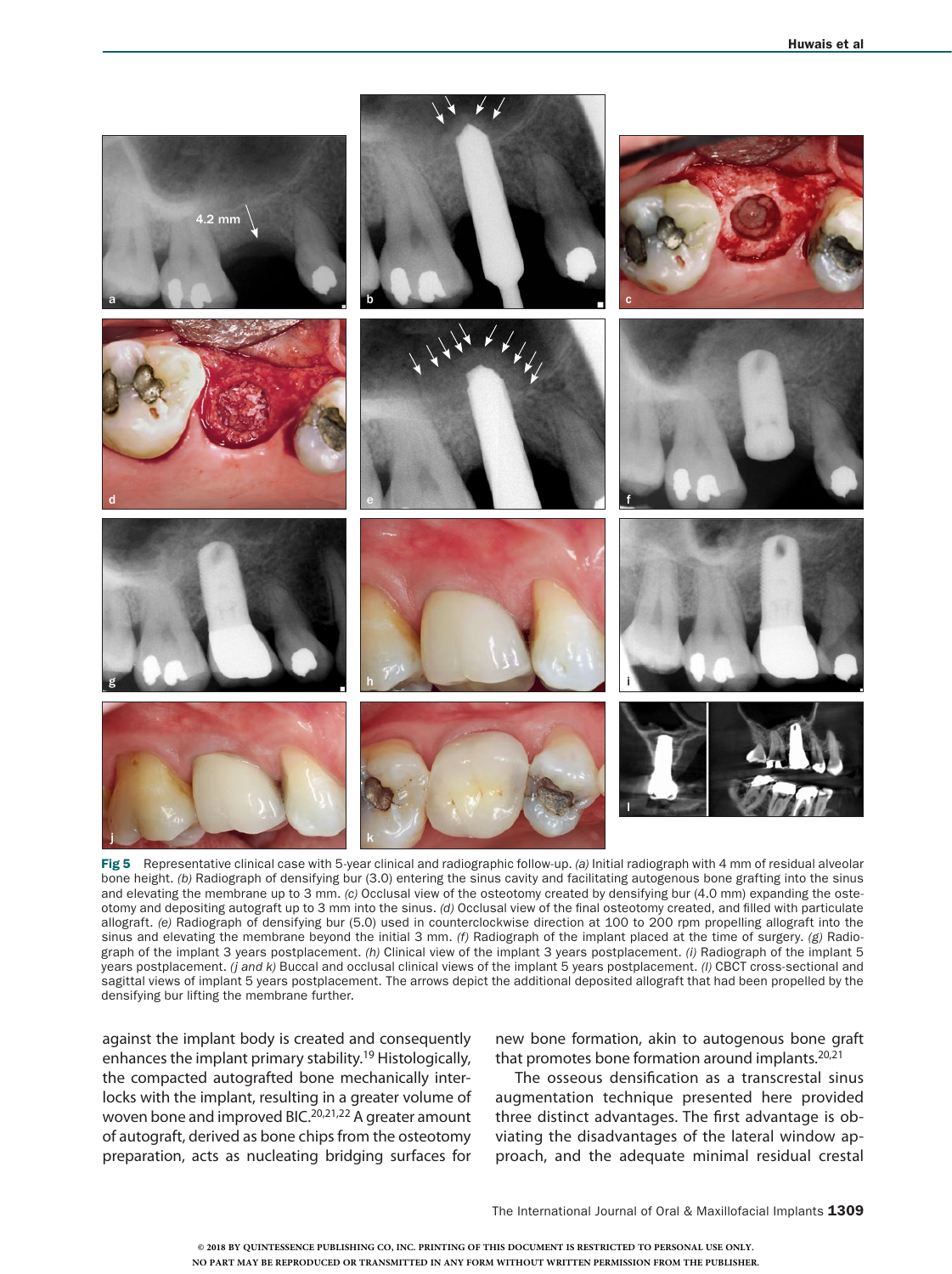



height needed for the predictable transcrestal Summers technique. Second, by compacting bone as an autograft into the osteotomy walls, the implant's primary stability is enhanced.<sup>19,20,22</sup> Third, the sinus is effectively augmented with low risk of membrane perforation. Additionally, it was generally observed that the procedure chairside time was reduced, as



was treatment duration, trauma, and morbidity, with improved patient comfort.

By comparison, the clinician requires certain surgical acumen and needs to overcome a learning curve of this new technique. The extensive experience of the clinicians performing the technique likely added to the favorable results presented here.

**Failed**